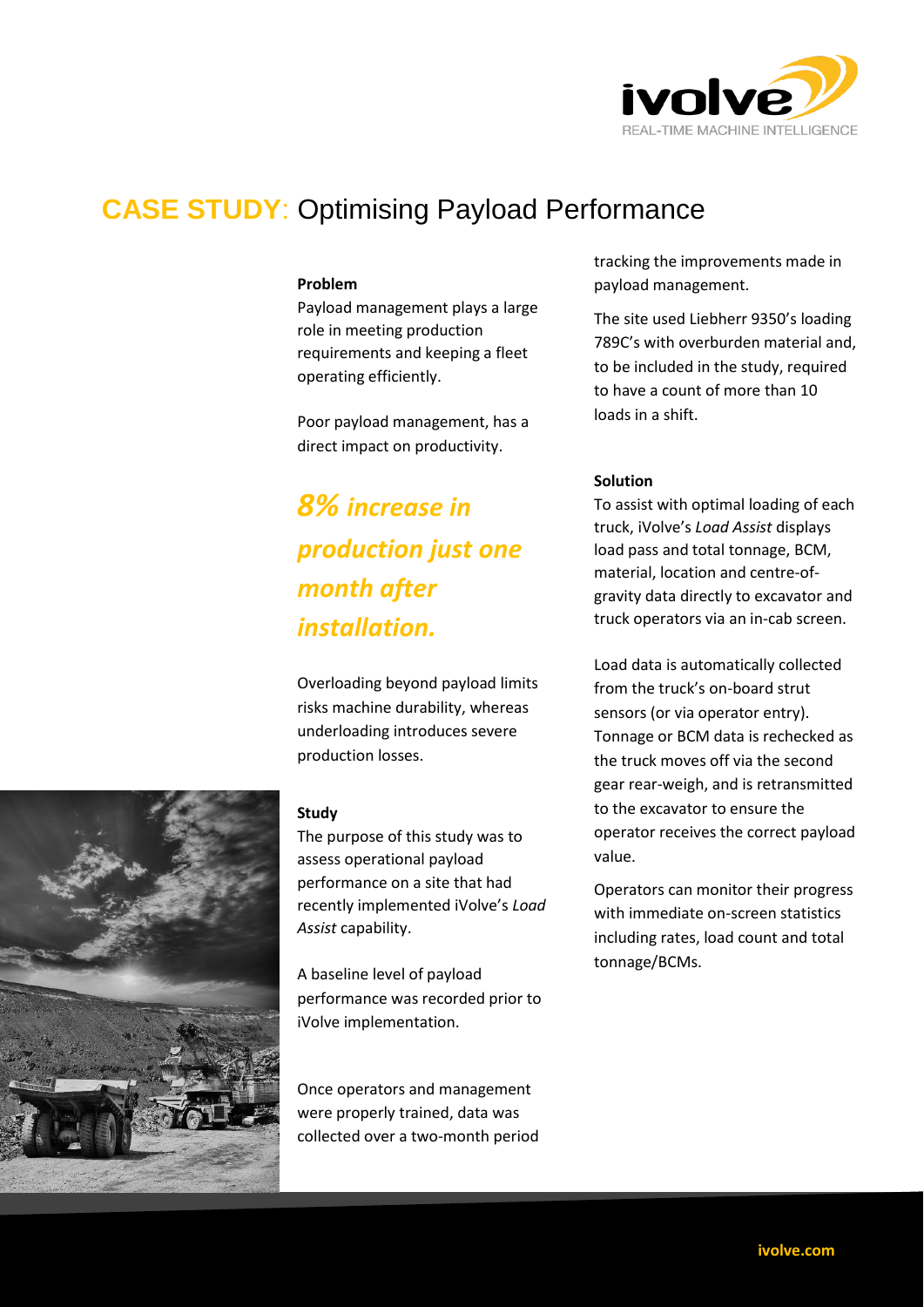

With GPS fitted, trucks automatically "pair" with the excavator based on GPS proximity and the truck's operating state resulting in an effortless operator experience.

#### **Findings:**

Baseline payload management at site contained averages of 85% to 95% of target. Figure 1 illustrates the payload distribution after iVolve installation. The data shows a much leaner curve with the majority of loads falling in the 10% range to target.

*The majority of loads falling in the 10% range to target.* 



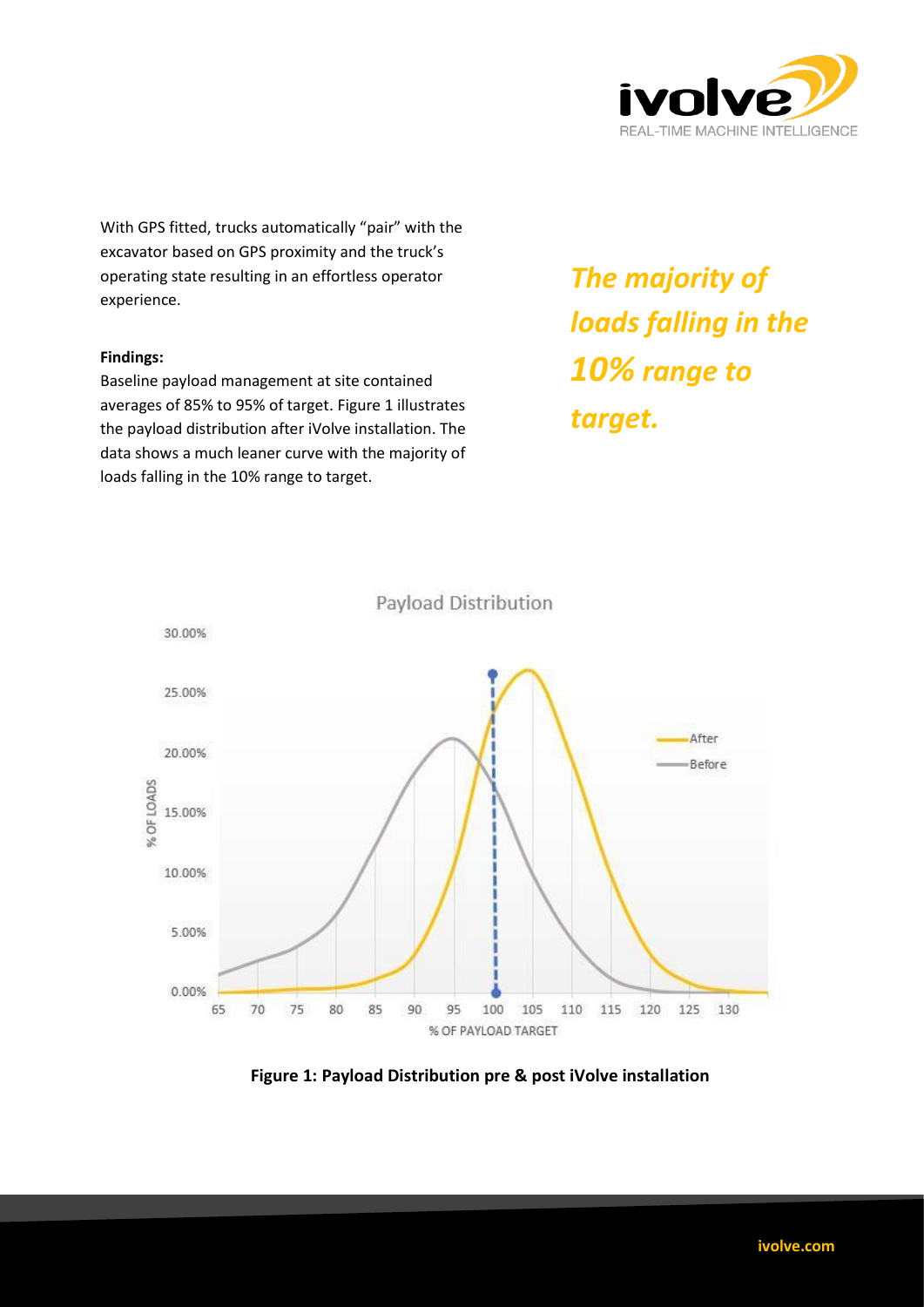

Through training and operator awareness *Load Assist* improved operator's ability to hit payload targets. Over a two-month period the payload increased by 8%. Figure 2 illustrates the average payload percentage per shift where the black trendline indicates an increase towards the target red line of 100%.

**Using a truck and shovel costing model and running these figures back over the past two months it is evident that the system had paid for itself in lost production costs just one month after installation.** 

**iVolve's** *Load Assist* **provides the solution to inefficient payload performance. Ten weeks after iVolve was implemented on site, the payload performance was averaging at 103%, indicating an 8% increase in production. As well as this, the payload distribution within the ideal 90%-110% target increased from 67% (prior to iVolve installation) to 80.5% (post iVolve installation) signifying a 13.5% improvement.** 

*iVolve's Load Assist had a return on investment just one month after installation.*



### **Payload Performance**

**Figure 2: Payload performance at a coal mine over 51-day period.**